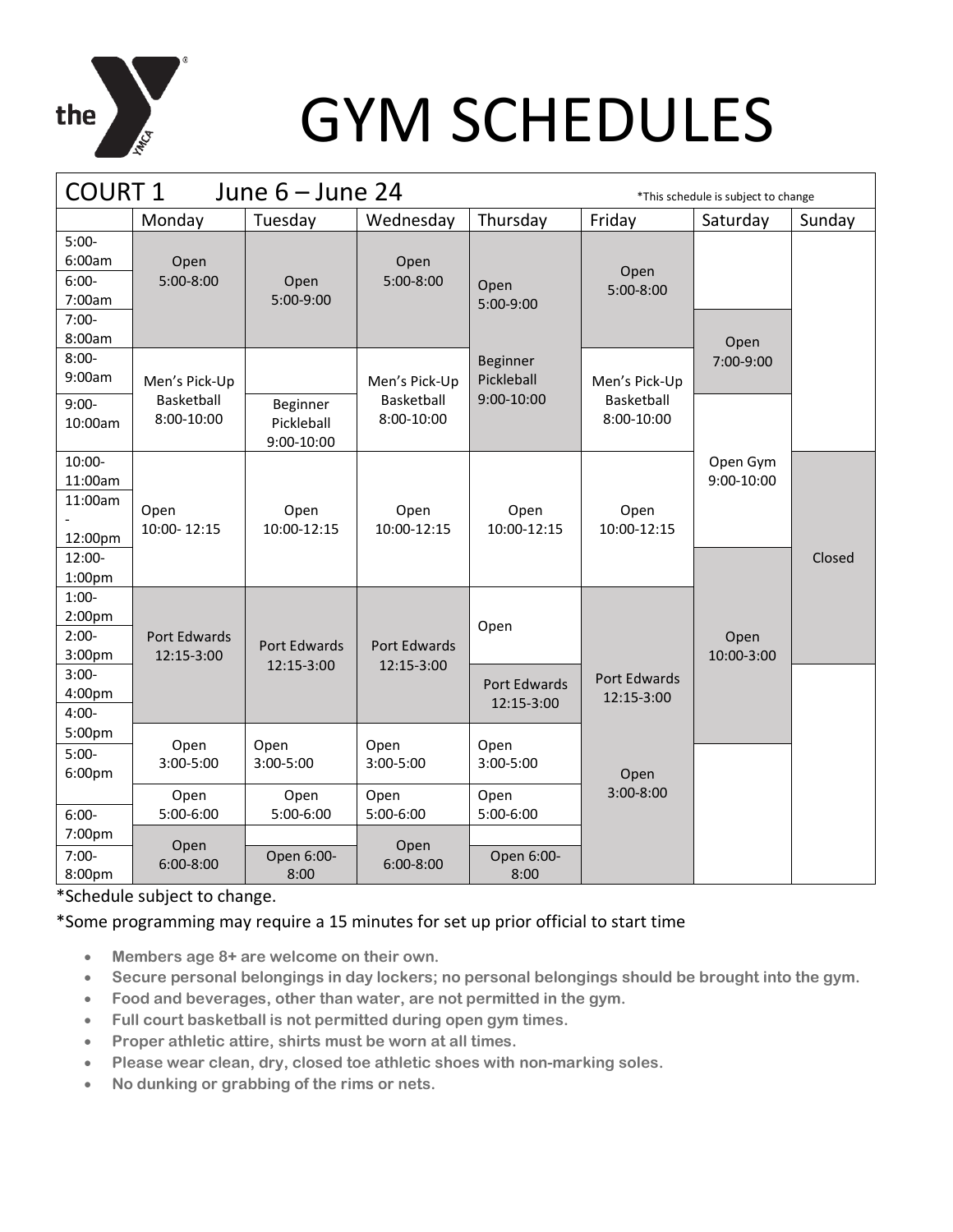

# GYM SCHEDULES

| <b>COURT 2</b><br>June $6 -$ June 24<br>*This schedule is subject to change |                                           |                                        |                                           |                                      |                                           |                        |        |
|-----------------------------------------------------------------------------|-------------------------------------------|----------------------------------------|-------------------------------------------|--------------------------------------|-------------------------------------------|------------------------|--------|
|                                                                             | Monday                                    | Tuesday                                | Wednesday                                 | Thursday                             | Friday                                    | Saturday               | Sunday |
| $5:00-$<br>6:00am<br>$6:00-$<br>7:00am<br>$7:00-$<br>8:00am                 | Open<br>5:00-8:00                         | Open<br>$5:00-8:00$<br><b>Beginner</b> | Open<br>5:00-8:00                         | Open<br>5:00-8:00<br><b>Beginner</b> | Open<br>5:00-8:00                         | Open                   |        |
| $8:00 -$<br>9:00am<br>$9:00-$<br>10:00am                                    | Men's Pick-Up<br>Basketball<br>8:00-10:00 | Pickleball<br>$9:00 - 10:00$           | Men's Pick-Up<br>Basketball<br>8:00-10:00 | Pickleball<br>9:00-10:00             | Men's Pick-Up<br>Basketball<br>8:00-10:00 | 7:00-9:00              |        |
| 10:00-<br>11:00am<br>11:00am<br>12:00pm<br>12:00-                           | Open<br>10:00-12:15                       | Open<br>10:00-12:15                    | Open<br>10:00-12:15                       | Open<br>10:00-12:15                  | Open<br>10:00-12:15                       | Open Gym<br>9:00-10:00 | Closed |
| 1:00 <sub>pm</sub><br>$1:00-$<br>2:00 <sub>pm</sub><br>$2:00-$<br>3:00pm    | Port Edwards                              | Port Edwards                           | Port Edwards                              | Port Edwards<br>12:15-3:00           |                                           | Open<br>10:00-3:00     |        |
| $3:00-$<br>4:00pm<br>$4:00-$<br>5:00pm                                      | 12:15-3:00<br>Open                        | 12:15-3:00<br>Open                     | 12:15-3:00<br>Open                        | Open                                 | Port Edwards<br>12:15-3:00                |                        |        |
| $5:00-$<br>6:00 <sub>pm</sub><br>$6:00-$                                    | 3:00-5:00<br>Open<br>5:00-6:00            | $3:00 - 5:00$<br>Open<br>5:00-6:00     | 3:00-5:00<br>Open<br>5:00-6:00            | 3:00-5:00<br>Open<br>5:00-6:00       | Open<br>$3:00 - 8:00$                     |                        |        |
| 7:00pm<br>$7:00-$<br>8:00pm                                                 | Open<br>$6:00 - 8:00$                     | Open 6:00-<br>8:00                     | Open<br>Pickleball<br>6:30-8:00           | Open 6:00-<br>8:00                   |                                           |                        |        |

\*Schedule subject to change.

### \* Some programming may require a 15 minutes for set up prior official to start time

- **Members age 8+ are welcome on their own.**
- **Secure personal belongings in day lockers; no personal belongings should be brought into the gym.**
- **Food and beverages, other than water, are not permitted in the gym.**
- **Full court basketball is not permitted during open gym times.**
- **Proper athletic attire, shirts must be worn at all times.**
- **Please wear clean, dry, closed toe athletic shoes with non-marking soles.**
- **No dunking or grabbing of the rims or nets.**